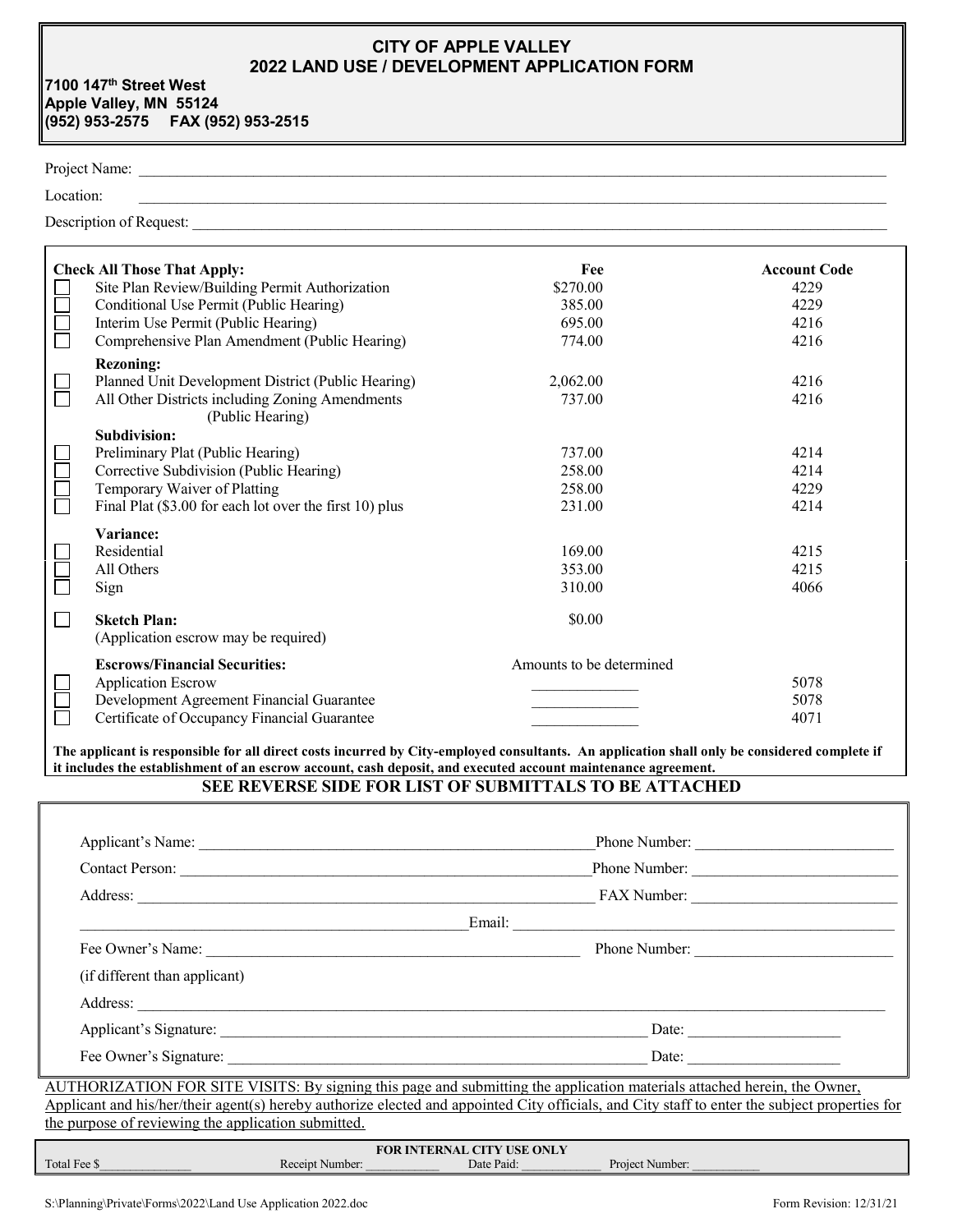### **For Site Plan Review/Building Permit Authorization:**

- 1. **Site Plan:** Three full-sized scale drawings, two 11" x 17" copies (suitable for photocopying), and one 8 ½" x 11" reduction (in lieu of  $11"x17"$  &  $8\frac{1}{2}"x11"$  drawings, an electronic PDF version on CD or flashdrive will be accepted). Show the locations of all buildings, structures, driveways, curbs, plazas, parking lots, fences, landscaped areas, trash receptacles, freestanding signs, and other important site features. A mass model may be required for multi-family, commercial and industrial projects.
- 2. Landscape Plan: Three full-sized scale drawings, two 11" x 17" copies (suitable for photocopying), and one 8  $\frac{1}{2}$ " x 11" reduction (in lieu of  $11"x17"$  &  $8\frac{1}{2}"x11"$  drawings, an electronic PDF version on CD or flashdrive will be accepted). Show size, location, quantity, caliper and species of all plant materials, including ground covers, and the availability of water. The City also requires a plan completed by a registered landscape architect for all multi-family, commercial and industrial projects in excess of \$1,000,000 (one million dollars). A landscaping bond may also be required.
- 3. **Building Elevations:** Three full-sized scale drawings, two  $11''$  x  $17''$  copies (suitable for photocopying), and one  $8\frac{1}{2}$  x  $11''$ reduction (in lieu of  $11"x17"$  &  $8\frac{1}{2}"x11"$  drawings, an electronic PDF version on CD or flashdrive will be accepted). Show exterior construction, building signs, materials and colors.
- 4. **Grading and Drainage Plan:** Three full-sized scale drawings, two 11" x 17" copies (suitable for photocopying), and one 8 ½" x 11" reduction (in lieu of  $11"x17"$  &  $8\frac{1}{2}"x11"$  drawings, an electronic PDF version on CD or flashdrive will be accepted). Show how site drainage and erosion control will be provided.
- 5. **Application Escrow Agreement** and determined cash deposit.

#### **For Public Hearing Items (must be received no later than three weeks prior to public hearing date):**

- 1. Exact legal description and Dakota County property identification number of all properties within 350 feet of the subject parcel, **INCLUDING THE SUBJECT PARCEL**.
- 2. Abstractor's certificate of property ownership of all parcels within 350 feet**.**
- 3. Mailing labels for the property owners identified within 350 feet of the subject parcel.
- 4. For Preliminary Plats Only (plat, grading & utility plans):

Three full-sized scaled drawings.

Two copies of the drawing, 11" x 17" or smaller (suitable for photocopying) [in lieu of 11"x17" drawings, an electronic PDF version on CD or flashdrive will be accepted).

One 8  $\frac{1}{2}$ " x 11" reduction of the drawing (in lieu of 8  $\frac{1}{2}$ " x 11" drawings, an electronic PDF version on CD or flashdrive will be accepted).

5. Application Escrow agreement and determined cash deposit.

### **For Final Plat:**

- 1. Three full-sized copies and one set of 11" x 17" reductions (in lieu of 11"x17" drawings, an electronic PDF version on CD or flashdrive will be accepted) of the draft final plat.
- 2. Abstract or Certificate of Title, if necessary.
- 3. Any easements as required by the city (for roads, parks, storm water drainage, etc.).
- 4. Application Escrow agreement and determined cash deposit.

#### **For Variance:**

- 1. Exact legal description of the property.
- 2. Survey of the property showing the proposal.
- 3. Scaled, dimensioned plans.
- 4. Application Escrow agreement and determined cash deposit.

## **Application Escrows and Financial Securities:**

An **Application Escrow** and Deposit Agreement are collected with a land use application to pay for the review of a land use application by City consultants such as Attorneys, Traffic Engineers, and Soil & Water Engineers. A deposit agreement must be executed that states that the applicant will replenish the account balance when it falls below \$500. The balance of the escrow will be refunded after the City determines that there are no outstanding charges to be billed against the account for review of the application.

A **Development Agreement Financial Guarantee** ensures the completion of public and private improvements that have been required by the City Council. The amount of a financial security is calculated by the City Engineer at 125% of the estimated cost of the required improvements to be installed by the applicant, along with any additional administrative or installation costs. The balance of the financial security is refunded when work has been completed in compliance with City standards and specifications.

A **Certificate of Occupancy (C.O.) Financial Guarantee** is a guarantee in the form of cash or irrevocable letter of credit that is collected if a Certificate of Occupancy (C.O.) is requested prior to the completion of all required site improvements. The guarantee shall be 125% of the estimated cost to complete the improvements and must include an executed agreement that authorizes the City or its agents to enter the premises and complete the required improvements if they are not completed by a reasonably stipulated deadline, with the cost of such City completion to be charged against the financial guarantee.